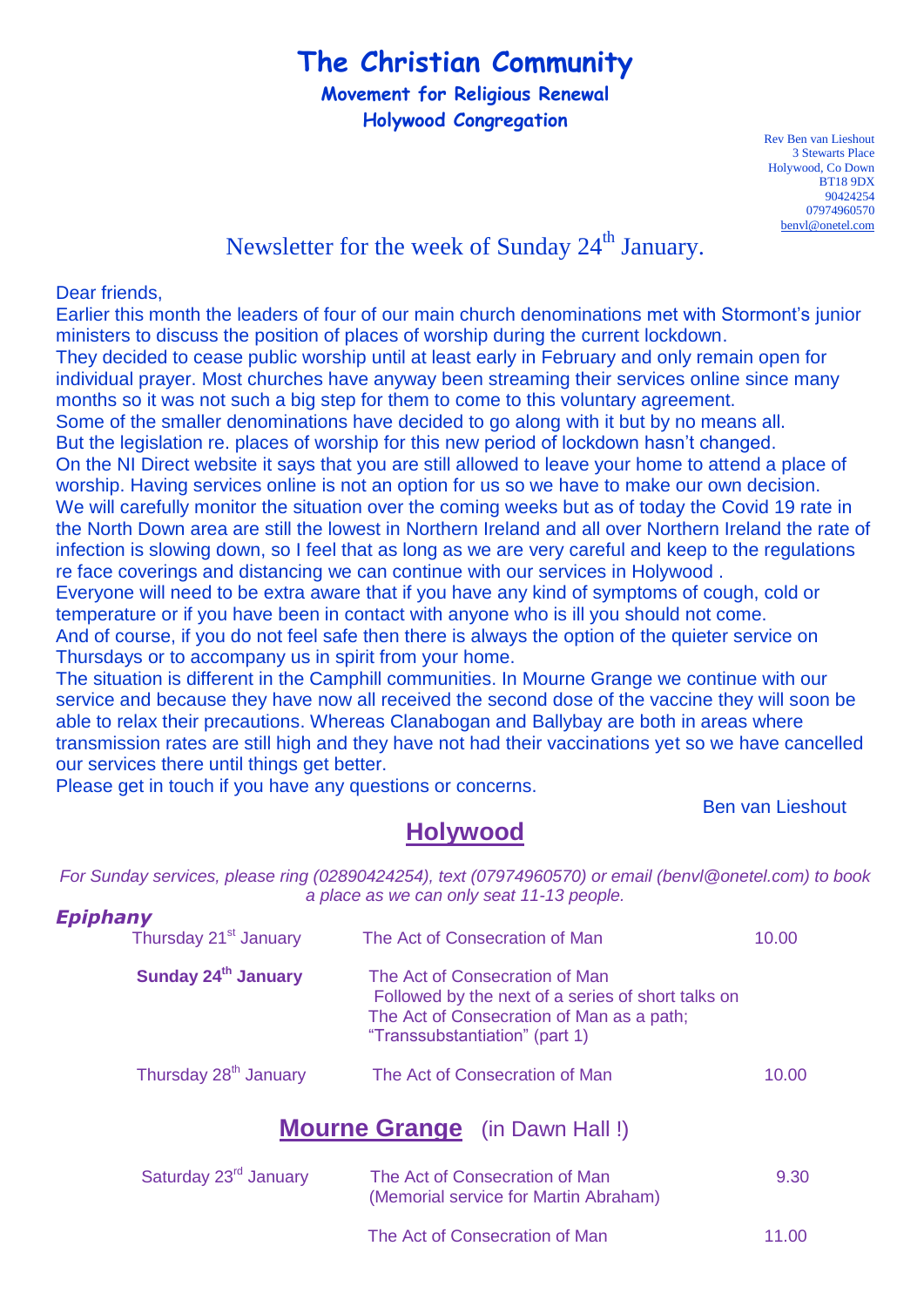### **The gospel reading for the 3rd Epiphany Sunday, January 24 is John 2, 1-11**



On the third day a wedding took place in Cana in Galilee and the mother of Jesus was there. And Jesus and his disciples were also invited to the wedding.

When the wine ran out, Jesus' mother said to him, "They have no more wine."

And Jesus answered her, "Something still weaves between me and you, o Woman. The hour when I can work out of myself alone has not yet come." Then his mother said to the servants, "Do whatever he tells you." There were six stone jars set up there for the Jewish custom of ceremonial washing, each containing twenty to thirty gallons. Jesus said to them, "Fill the jars with fresh water."

And they filled them to the brim. And he said, "Now draw some out and take it to the Master of the feast. And they brought it to him.

Now when the Master of the feast tasted the water that had become wine, not knowing where it came from—for only the servants who had drawn the water knew—he called the bridegroom aside and said to him,

"Everyone serves the choice wine first, and when the guests have drunk, then the lesser; but you have saved the best until now."

This, the beginning of the signs of the spirit which Jesus performed among men happened at Cana in Galilee and revealed the creating spiritual power that worked through Him. The disciples' hearts opened, the power of faith began to stir in them, and they began to trust in him.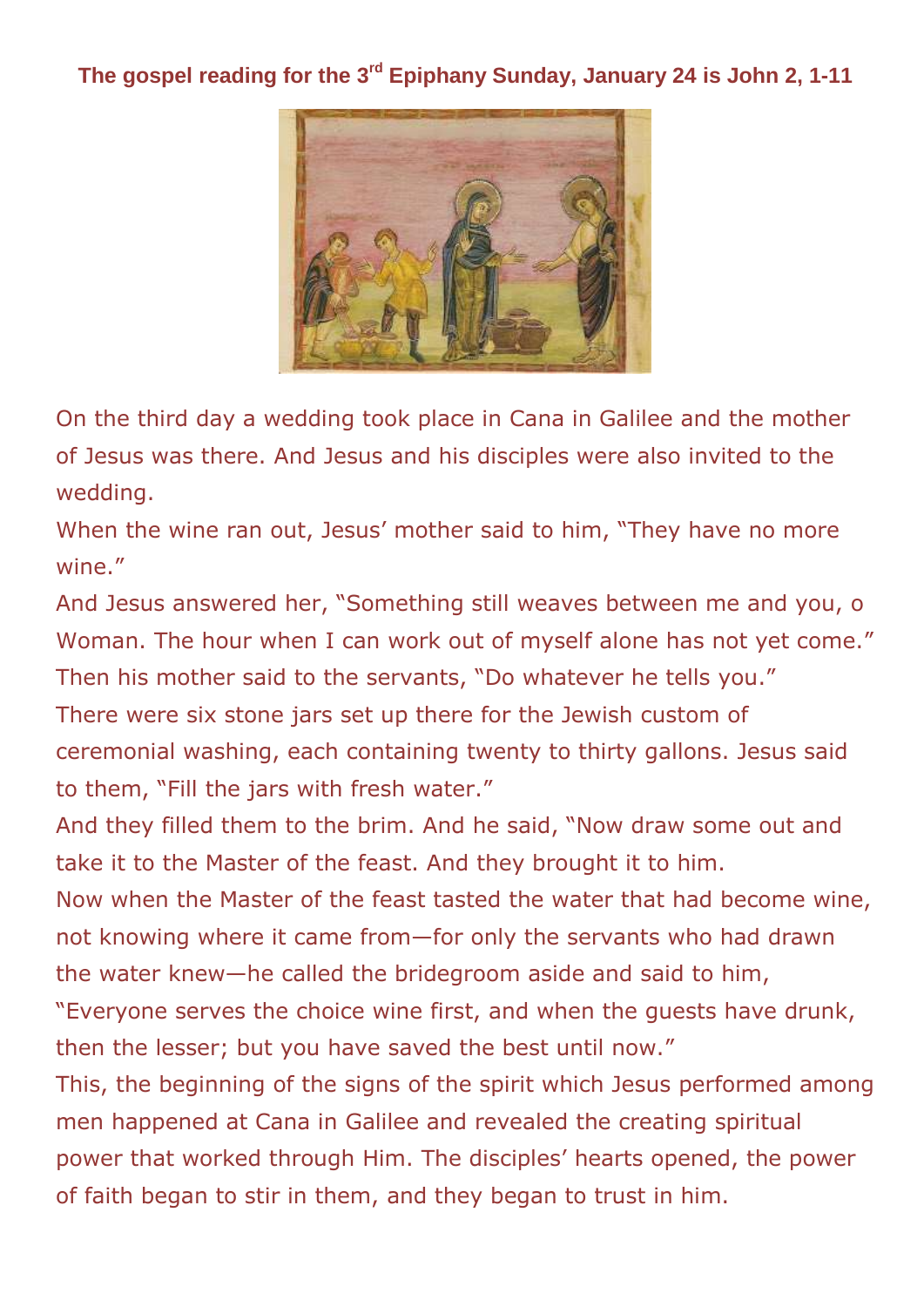

## **A homily on John 2: 1-11**

At the first tender beginnings of spring, new buds break out on old trees; new shoots spring from old bulbs; new plants break forth from old seeds. The new erupts on the basis of what went before.

The Gospel reading is full of signs of spring.

A wedding's promise of new life; fresh water drawn from Mother Earth; vital forces newly arising in Jesus from Christ's indwelling.

These new forces are yet tender – the time of His full flowering yet to come. And so to His power, the mother of his soul adds her support, her love, her concern and compassion.

Their working together creates an effervescence which enlivens all who taste it.

In the Act of Consecration of Man we can experience at any time a new tender spring-like effervescence. Waters drawn up from deep in Mother Earth by the grapevine, ripened in the sun, create grape juice.

Our souls help to mother a transformation by adding the offering of the best of ourselves into the water and juice. Christ's offering of Himself, his forces, into our offering creates a new substance.

It becomes Christ-wine. It is medicine for our blood, darkened by egotism; strength for our spirits in learning to love. The Christ-wine brightens our blood. It gives fresh vitality to our spirits. Strength and joy rise.